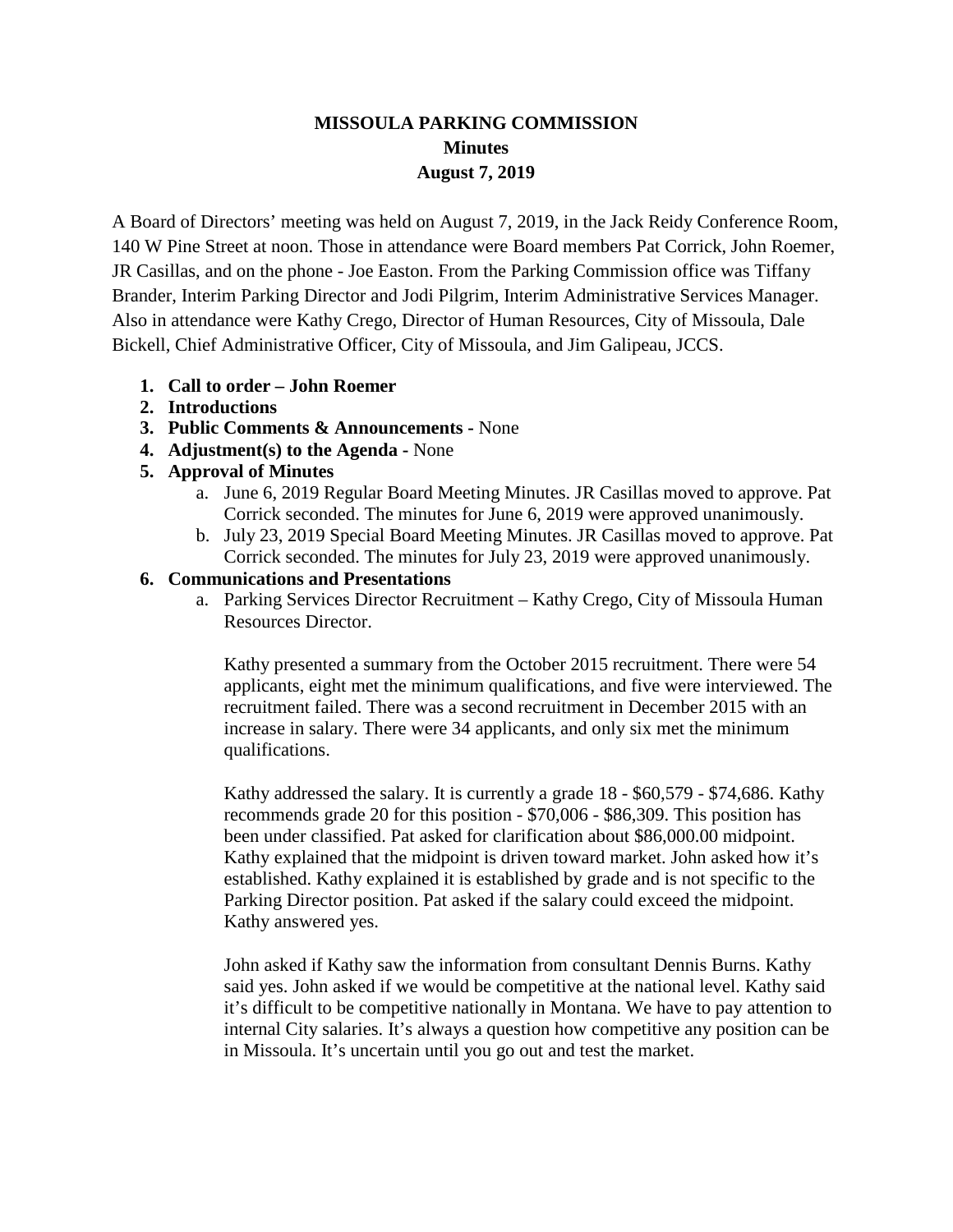Kathy continued with Recruitment Plan Options. There is a high expense to go nationally, with travel and expenses to move people here. Earliest posting for statewide/national recruitment would start 10.01.2019 and earliest to fill position would be February of 2020. The other option would be a direct appointment of incumbent, which is allowed and doable. The City views this as a viable option.

John asked for questions. None were heard.

Kathy pointed out that there will be four top level recruitments in the next month, including this position. The City wants to ensure that MPC is given adequate support, so they have to be clear about the timeline to expect with the other recruitments. Pat asked what positions are being hired for. Kathy answered the Chief of Police, Development Services Director, and Central Services Director. John asked if the timeline above accounts for the other recruitments. Kathy affirmed. There were no other questions for Kathy.

John asked who on the board would like to be on an interview panel if one comes up. Joe is on the soft list. Pat is not available. JR would be interested in being on the panel. Matt is not here, so we don't know about him.

Dale recommends hiring committee to make a recommendation to the Commission. The committee would have some folks from parking on it and some people from City administration. John wants to make sure we have good representation from the board. John asked who Dale would suggest from the City. Dale doesn't know. Dale, Ellen Buchanan, and Mike Haynes were on the committee last time. Someone from Development Services would be good to have on there. Dale will make some recommendations. Pat asked how many people were interviewed in the last recruitment. John answered 4 in the first round and 3 in the second. HR does a good job of narrowing things down for the committee.

There were no further questions.

### **7. Interim Director's Report**

We are back in the office as of Monday. It's going well. Welcome to anyone that would like to come by for a tour.

Budget presentation was thought to be scheduled for this morning, originally. It has been scheduled to right around 2:00pm today.

Flagship art mural is done. Walk down Bank Street stairs from Pedestrian Plaza to Caras to see it. The reveal will be August 21 at 5:30pm, and board members are encouraged to attend. Mayor Engen and Tiffany will both be speaking. This was a great project for public engagement and positive press.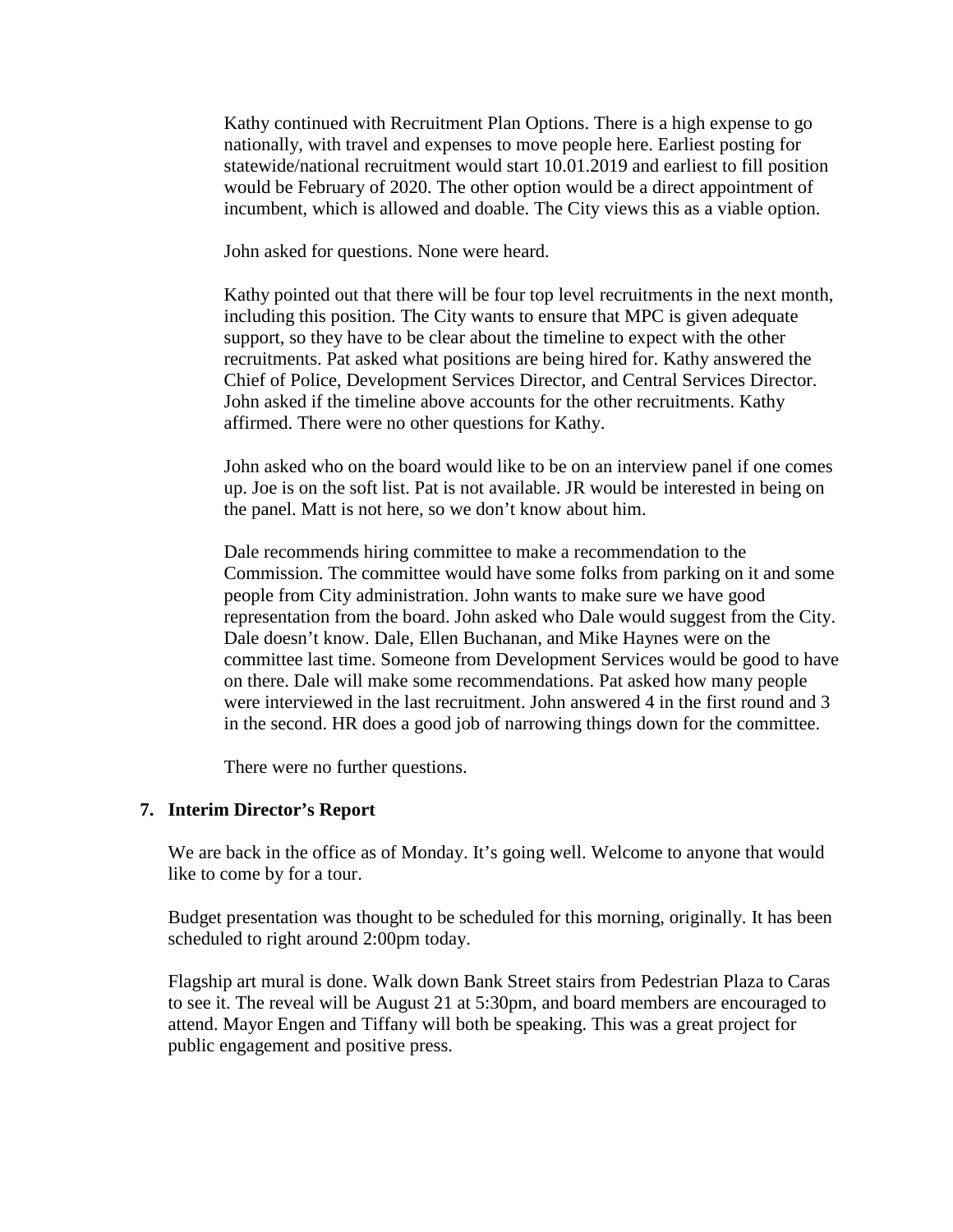The City of Bozeman, Ed Meece, is putting together a Montana Parking summit as part of annual Conference for the League of City and Towns October 2nd in Billings. Board members are welcome and encouraged to attend.

Our September board meeting will be held September 5. In addition, there will be 2 Downtown Master Plan meetings in September. On September 18 from 12:00pm – 1:00pm in the Hal Fraser conference room. At that time, Dover Kohl & Partners will present to MPC and MRA, and if nothing too drastic needs to change they will be seeking adoption from the Boards. The second one is on Friday, September 20 from 9:15am – 10:15am and is transportation and parking specific.

There were no questions.

### **8. Financial Statement**

- a. April, 2019
- b. May, 2019
- c. June, 2019 year end financials. The Board agreed to skip April and May and just start with June. June 30 is Fiscal Year end. As always, the financials are complete at this time, but are subject to change during the audit process. JCCS reached out to the City for a meeting prior to giving the trial balance or general ledger to the auditors. This should help with coordination between the City and JCCS.

June financials are marked incomplete draft due to upcoming audit.

City often puts money to repair and maintenance account. Some is repair and maintenance, but some is capitalized. Tiffany noted that Jodi has been keeping track of all the remodel and mitigation expenses. These numbers will be given to Buck in Finance and he will do all the capitalizing. That will be part of the meeting as well. These numbers will be updated after the meeting, but Jim isn't sure to what extent.

Looking at the June Dashboard. Total current assets \$1,775,000.00. Fixed assets have not changed since March except a depreciation adjustment. That number might change due to facility upgrades. In other assets, there has been a little change in the prepaid meter warranties as we expense that off over time. There is \$20,300,000.00 all together in assets.

On the liability side, notes were paid as of 6.30.2019. They weren't due until 7.15.2019, so there is no accrued interest showing.

Accrued City contract is the MPC monthly contract. The City comes in every few months and extracts the funds. These numbers can change when that entry is done by the City. The accrued comp will change at the end of the year. Accrued merchant fees is an estimated number from the City. It should be pretty close.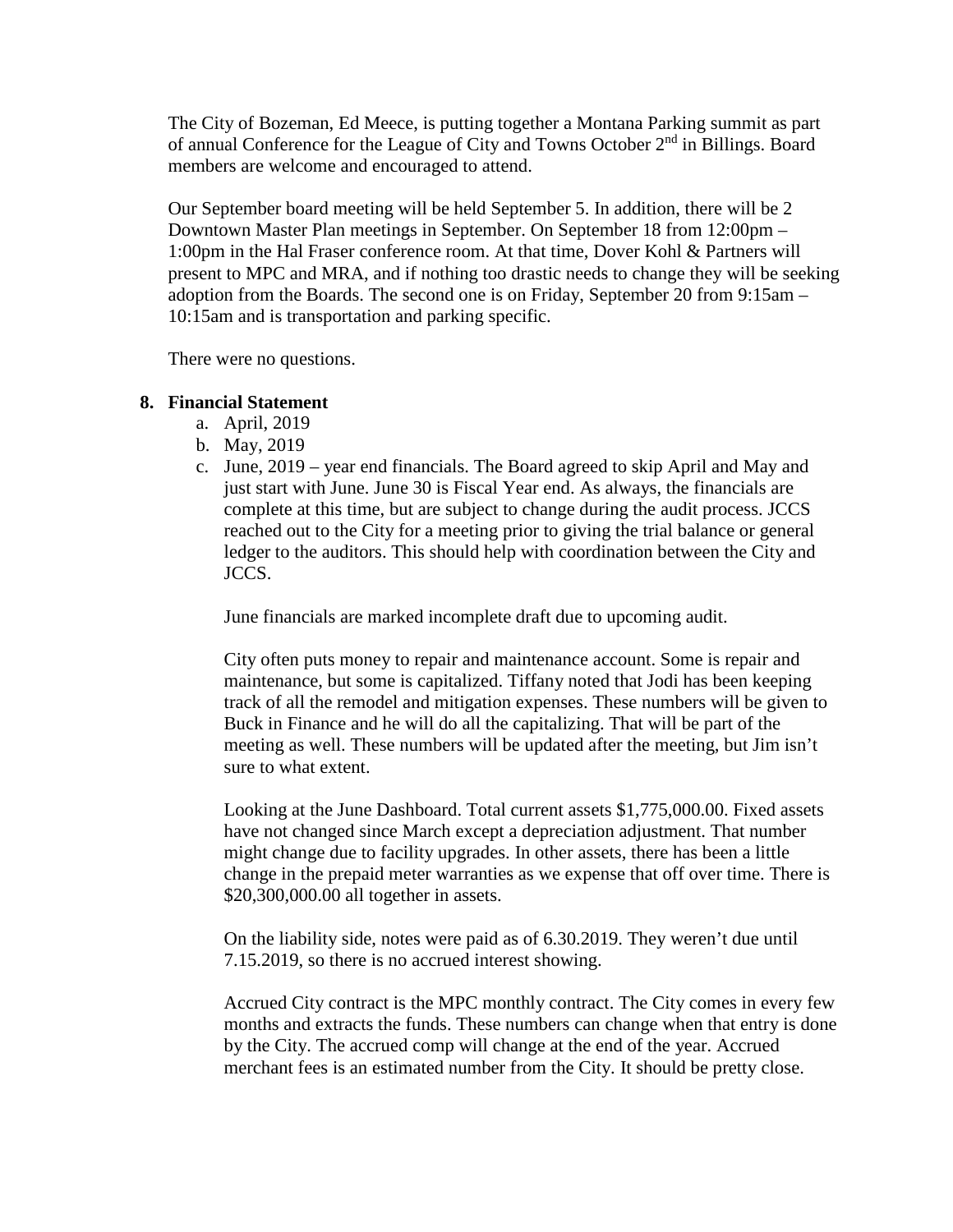Notes payables is tied out to amortization schedules. Not a whole lot will change in that. MPC current liability is about \$1,300,000.00.

Long-term debt is about \$7,900,000.00. Pension liability is a number that will change. Liabilities total \$9,200,000.00. Net asset position is about \$11,000,000.00. The bottom number on that page gives what cash is available from an operations standpoint. It is calculated using cash and investments of \$1,400,000.00, less the accrued City contract and accrued merchant fees that haven't been pulled out, 6 months of bonds and notes payable, add back MRA receivable, TIF interest income for the next 6 months. This brings us to around \$850-900,000.00 available cash.

Dale asked if it is fair to say that the annual debt service is those numbers times two. Jim said yes.

Year to date revenues: Lease parking revenue total was \$1,021,000.00 compared to prior year \$968,000.00, meter revenue was \$1,140,000.00 compared to \$1,001,000.00, parking tickets \$281,000.00 compared to \$241,000.00, not a lot of change in the permitting, and short-term parking revenue \$192,000.00 compared to \$141,000.00. All together this is \$2,780,000.00 in revenue. Last year it was \$2,600,000.00. This is an increase in revenue of \$180,000.00.

Expenses year to date: General administrative was \$274,000.00 compared to \$153,000.00 last year, meter expenses \$288,000.00 compared to \$257,000.00, personnel services down \$696,000.00 to \$756,000.00, professional fees up \$102,000.00 compared to \$70,000.00, rent expense is down a little, repair and maintenance will be about the same, and utilities are up at \$75,000.00 compared to \$64,000.00. Overall expenses are up about \$160,000.00

The increase in revenue and increase in expenses put us in a very similar financial place to last year. Net income from operations this year \$1,244,000.00 compared to last year \$1,248,000.00.

There are also key operating indicators listed out on page 5, 6, and 7.

JR asked if lease payments are paid in advance. Tiffany explained monthly, quarterly, and semi-annual billing options. Jim explained that we always see bigger revenues on the quarterly and semi-annual periods.

There were no questions. Jim noted that audited financial statements will come out sometime in November. Tiffany explained that our on-site audit review is scheduled for November 14<sup>th</sup>.

# **9. Action Items -** None

#### **10. Non-action Items**

**a. New Business**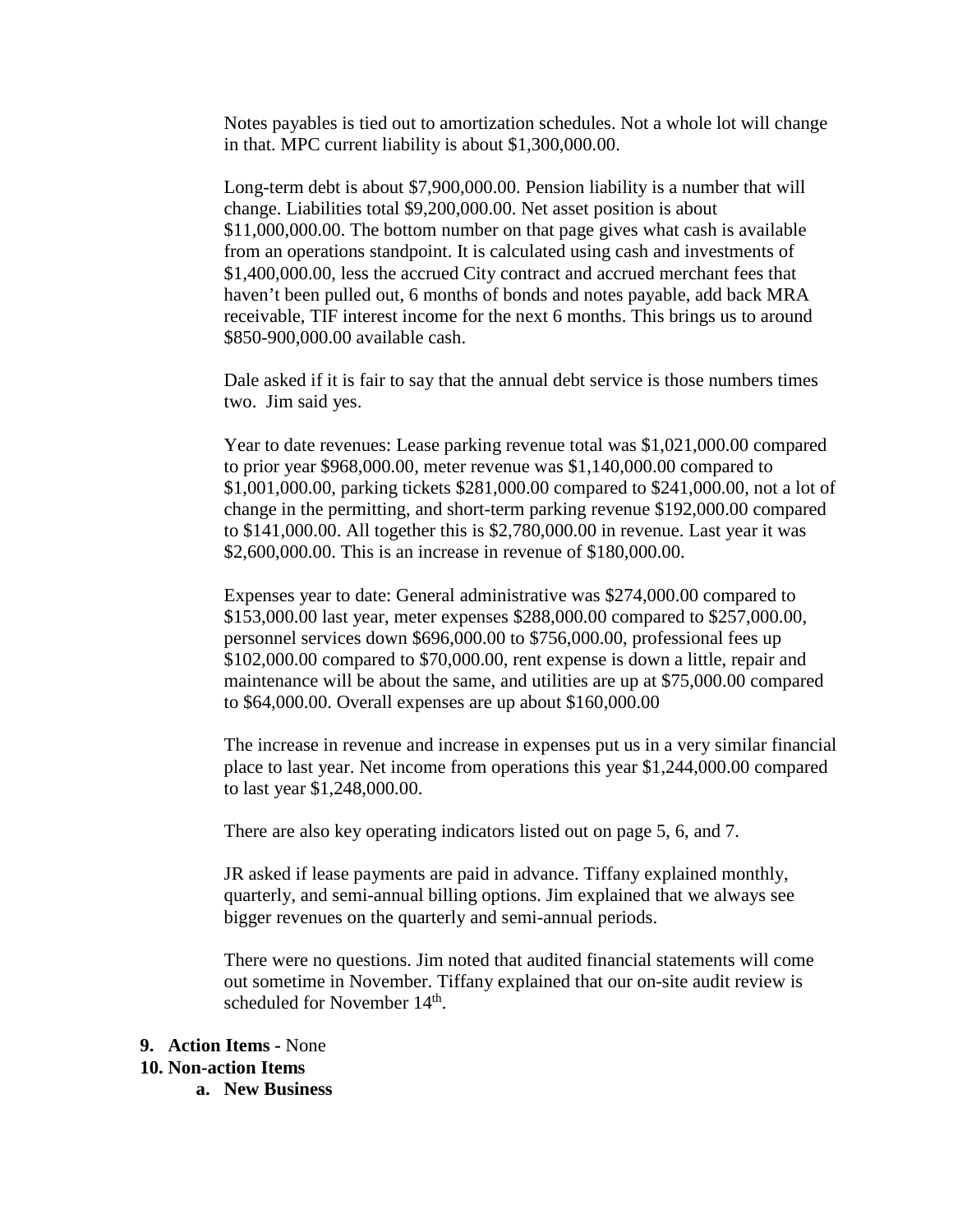### **b. Old Business**

i. Downtown Master Plan. Tiffany wants to address the Shopability study that came out yesterday. The parking portion starts on page 6.

Tiffany would like to get a document together for the MDA with board feedback in response. The parking deck portion contradicts what the parking chapter recommends – they are recommending 2hrs free instead of 1hr and not to charge in evenings or weekends. The parking chapter recommends longer hours into the evening and Saturdays. Shopability recommends offering cash payments at drive lane. When we upgraded our system, it was determined that it is not feasible in this climate to have cash machines in the drive lanes. This is why cash payments are offered at the pay-on-foot stations. Both elevators stop running at 6pm when our charging hours stop. We are already working on this. We would like to put a positive image forth and not highlight something we are already working on. City is already looking at ADA compliance. It shouldn't be in this document. Pat asked if people in wheel chairs can get down the ramps. Tiffany explained that in Park Place they can and in Central Park the slope is too steep. She also explained that one of the ways we plan to mitigate this issue is by installing cameras so we can keep the towers and elevators unlocked – the security cameras are in our budget request for FY20. JR asked if there have been complaints from people with disabilities. There have been none. JR asked if there is currently signage regarding elevator closures. Tiffany stated that there are signs at each gate as well as on each level of the tower and inside of the elevator. Next, Shopability suggests that we add retail to Central Park. Tiffany asked if anyone would like to make a comment on that. John forgot the Shopability survey. It was ordered by Dover Kohl. This independent group presented. How do we allow the document to flow and explain that we are already looking at these issues? Pat mentioned that we would be giving up a ton of parking to accommodate retail spaces. Tiffany explained that Dover Kohl and Partners will be responsible for making the Shopability study flow with the rest of the plan. The next item on Shopability is lease parking – we are addressing this in parking chapter. They also highlighted that Central Park isn't up to maintenance standards, which is a large portion of the parking chapter. Wayfinding is the next section, and we agree with the recommendations. It's in the plan. Gibbs did not consult with the Parking Commission. We want a positive image going forward with parking. The plan is very large, and there is a concern that people will read only certain sections, like the retail chapter, and not look at the others, like the Parking chapter giving them a skewed view of the actual parking recommendations

Dale mentioned that the City is looking at the way we work with organizations for planning, not just in parking, but everywhere. The City is going to start some of those discussions at the end of August. They won't be starting with parking, but wants the Board to know they are going to try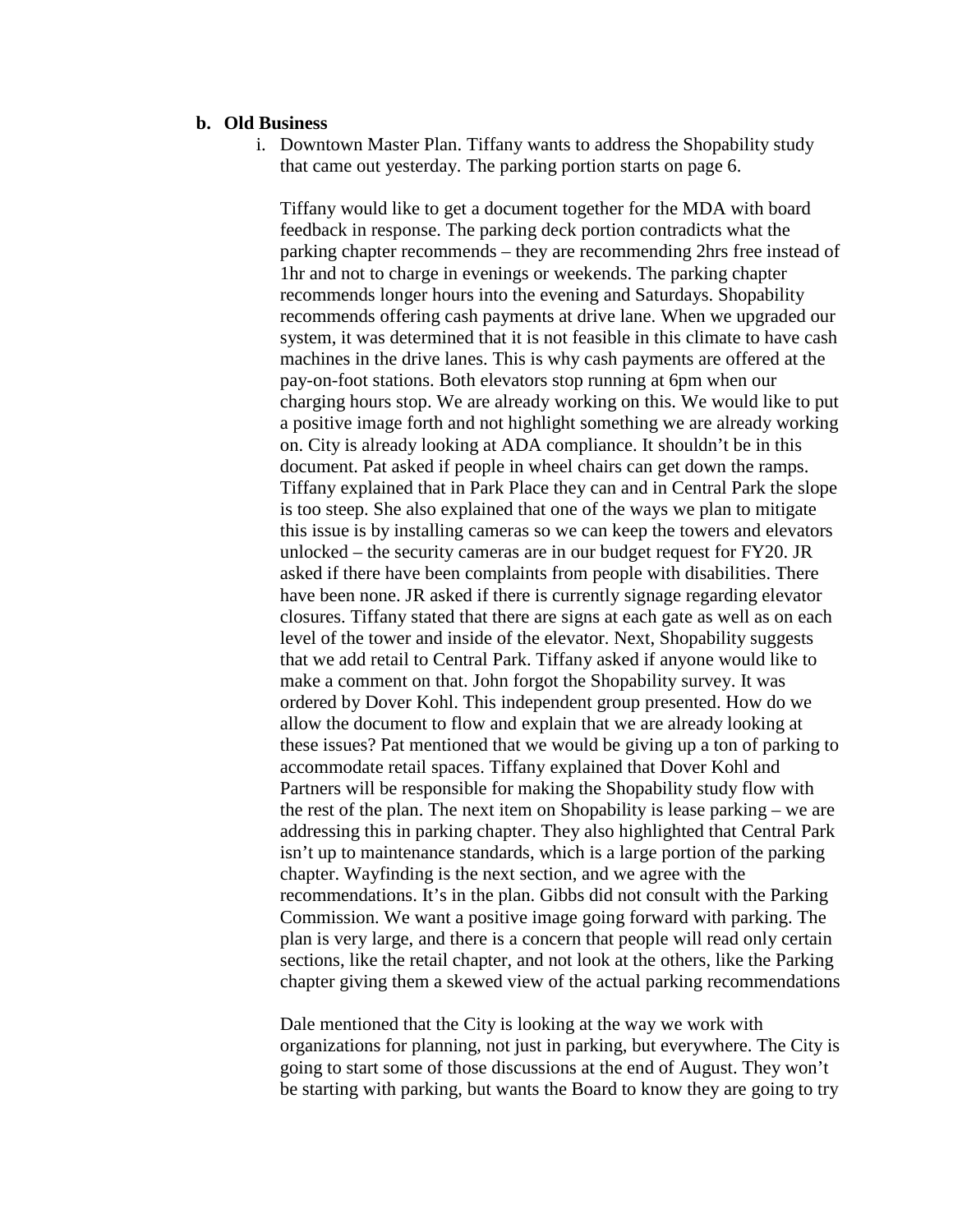to formalize a schedule. He wanted to emphasize that the City's interest is not in the day-to-day parking management. It's more about what the City as a whole is doing with regard to transportation planning particularly the disconnect between transportation planners and the Parking Commission. The City wants to put these two together for planning related to infrastructure.

John gets it. He is worried about Parking Commission losing independence. There is, however, no reason a person from Parking shouldn't be involved in those meetings.

Dale noted that there is a difference between being invited to a meeting and being on board together with a singular plan. Dale doesn't have a preconceived solution even though we all recognize the problem.

Regardless, John believes our director or someone from MPC staff should be involved in transportation meetings.

Dale agrees.

Pat asked if we should put this on the agenda to discuss for the next meeting.

John doesn't know where it's going yet. It might just be one or two board members that will be party to discussions.

Dale will have a calendar laid out. They're looking at Development Services and the connection between the six departments that do regulatory aspects for development, including the Parking Commission. As they build that calendar, it will be shared with Tiffany and she will share it with the board.

Tiffany mentioned that, if we are going forward with recruitment, we will need to add the end of the interim period to the agenda as an action item in our next board meeting. The interim period for Jodi and Tiffany is over at the end of September. John asked that we add that to the agenda.

#### **11. Setting of next meeting and adjournment**

Next Meeting is scheduled for Thursday, September 5, 2019, in the Jack Reidy Conference Room.

Respectfully submitted,

Jodi Pilgrim